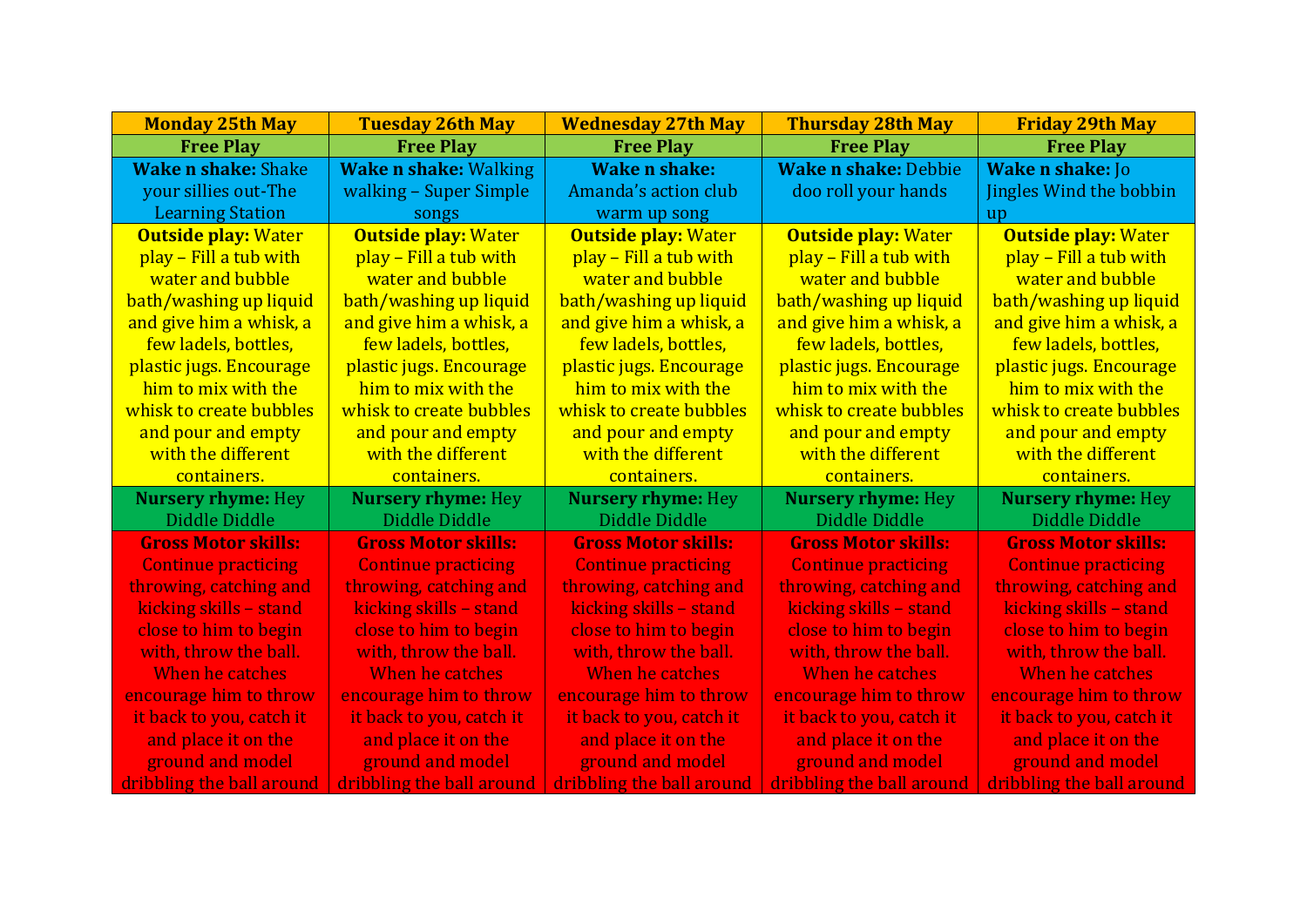| a couple of<br>buckets/boxes on the<br>ground. If using a<br>target/goal, again start<br>maybe 1 metre away<br>from it and progress to<br>2m, 3m and so on.                                                                                                                                                                                                                                                                                           | a couple of<br>buckets/boxes on the<br>ground. If using a<br>target/goal, again start<br>maybe 1 metre away<br>from it and progress to<br>2m, 3m and so on.                                                                                                                                                                                                                                                                                                  | a couple of<br>buckets/boxes on the<br>ground. If using a<br>target/goal, again start<br>maybe 1 metre away<br>from it and progress to<br>2m, 3m and so on.                                                                                                                                                                                                                                                                                           | a couple of<br>buckets/boxes on the<br>ground. If using a<br>target/goal, again start<br>maybe 1 metre away<br>from it and progress to<br>2m, 3m and so on.                                                                                                                                                                                                                                                                                           | a couple of<br>buckets/boxes on the<br>ground. If using a<br>target/goal, again start<br>maybe 1 metre away<br>from it and progress to<br>2m, 3m and so on. |
|-------------------------------------------------------------------------------------------------------------------------------------------------------------------------------------------------------------------------------------------------------------------------------------------------------------------------------------------------------------------------------------------------------------------------------------------------------|--------------------------------------------------------------------------------------------------------------------------------------------------------------------------------------------------------------------------------------------------------------------------------------------------------------------------------------------------------------------------------------------------------------------------------------------------------------|-------------------------------------------------------------------------------------------------------------------------------------------------------------------------------------------------------------------------------------------------------------------------------------------------------------------------------------------------------------------------------------------------------------------------------------------------------|-------------------------------------------------------------------------------------------------------------------------------------------------------------------------------------------------------------------------------------------------------------------------------------------------------------------------------------------------------------------------------------------------------------------------------------------------------|-------------------------------------------------------------------------------------------------------------------------------------------------------------|
| <b>Jigsaw:</b> Up to 20/24<br>piece                                                                                                                                                                                                                                                                                                                                                                                                                   | Jigsaw: Up to 20/24<br>piece                                                                                                                                                                                                                                                                                                                                                                                                                                 | <b>Jigsaw:</b> Up to 20/24<br>piece                                                                                                                                                                                                                                                                                                                                                                                                                   | <b>Jigsaw: Up to 20/24</b><br>piece                                                                                                                                                                                                                                                                                                                                                                                                                   | Jigsaw: Up to 20/24<br>piece                                                                                                                                |
| <b>Fine Motor skills:</b><br>Continue with cutting,<br>colouring, continuing<br>patterns and pre -<br>writing practice - Write<br>some letters on an A4<br>sheet and place it on a<br>baking tray. Cover the<br>sheet with rice and give<br>Cadan a paintbrush. Get<br>him to brush away the<br>rice, a small bit at a time<br>and encourage him to<br>say the name of the<br>letter he sees or trace<br>the letter shape with his<br>pointer finger. | <b>Fine Motor skills:</b><br><b>Continue with cutting,</b><br>colouring, continuing<br>patterns and pre -<br>writing practice - Write<br>some letters on an A4<br>sheet and place it on a<br>baking tray. Cover the<br>sheet with rice and give<br>Cadan a paintbrush. Get<br>him to brush away the<br>rice, a small bit at a time<br>and encourage him to<br>say the name of the<br>letter he sees or trace<br>the letter shape with his<br>pointer finger. | <b>Fine Motor skills:</b><br>Continue with cutting,<br>colouring, continuing<br>patterns and pre -<br>writing practice - Write<br>some letters on an A4<br>sheet and place it on a<br>baking tray. Cover the<br>sheet with rice and give<br>Cadan a paintbrush. Get<br>him to brush away the<br>rice, a small bit at a time<br>and encourage him to<br>say the name of the<br>letter he sees or trace<br>the letter shape with his<br>pointer finger. | <b>Fine Motor skills:</b><br>Continue with cutting,<br>colouring, continuing<br>patterns and pre -<br>writing practice - Write<br>some letters on an A4<br>sheet and place it on a<br>baking tray. Cover the<br>sheet with rice and give<br>Cadan a paintbrush. Get<br>him to brush away the<br>rice, a small bit at a time<br>and encourage him to<br>say the name of the<br>letter he sees or trace<br>the letter shape with his<br>pointer finger. | <b>Fine Motor skills:</b><br><b>Continue with fine</b><br>motor apps on iPad                                                                                |
| <b>Name recognition:</b>                                                                                                                                                                                                                                                                                                                                                                                                                              | <b>Name recognition:</b><br>Write Cadan's name on a                                                                                                                                                                                                                                                                                                                                                                                                          | <b>Name recognition:</b><br>Write Cadan's name on a                                                                                                                                                                                                                                                                                                                                                                                                   | <b>Name recognition:</b><br>Write Cadan's name on a                                                                                                                                                                                                                                                                                                                                                                                                   |                                                                                                                                                             |
| Write Cadan's name on a<br>piece of paper and if you                                                                                                                                                                                                                                                                                                                                                                                                  | piece of paper and if you                                                                                                                                                                                                                                                                                                                                                                                                                                    | piece of paper and if you                                                                                                                                                                                                                                                                                                                                                                                                                             | piece of paper and if you                                                                                                                                                                                                                                                                                                                                                                                                                             |                                                                                                                                                             |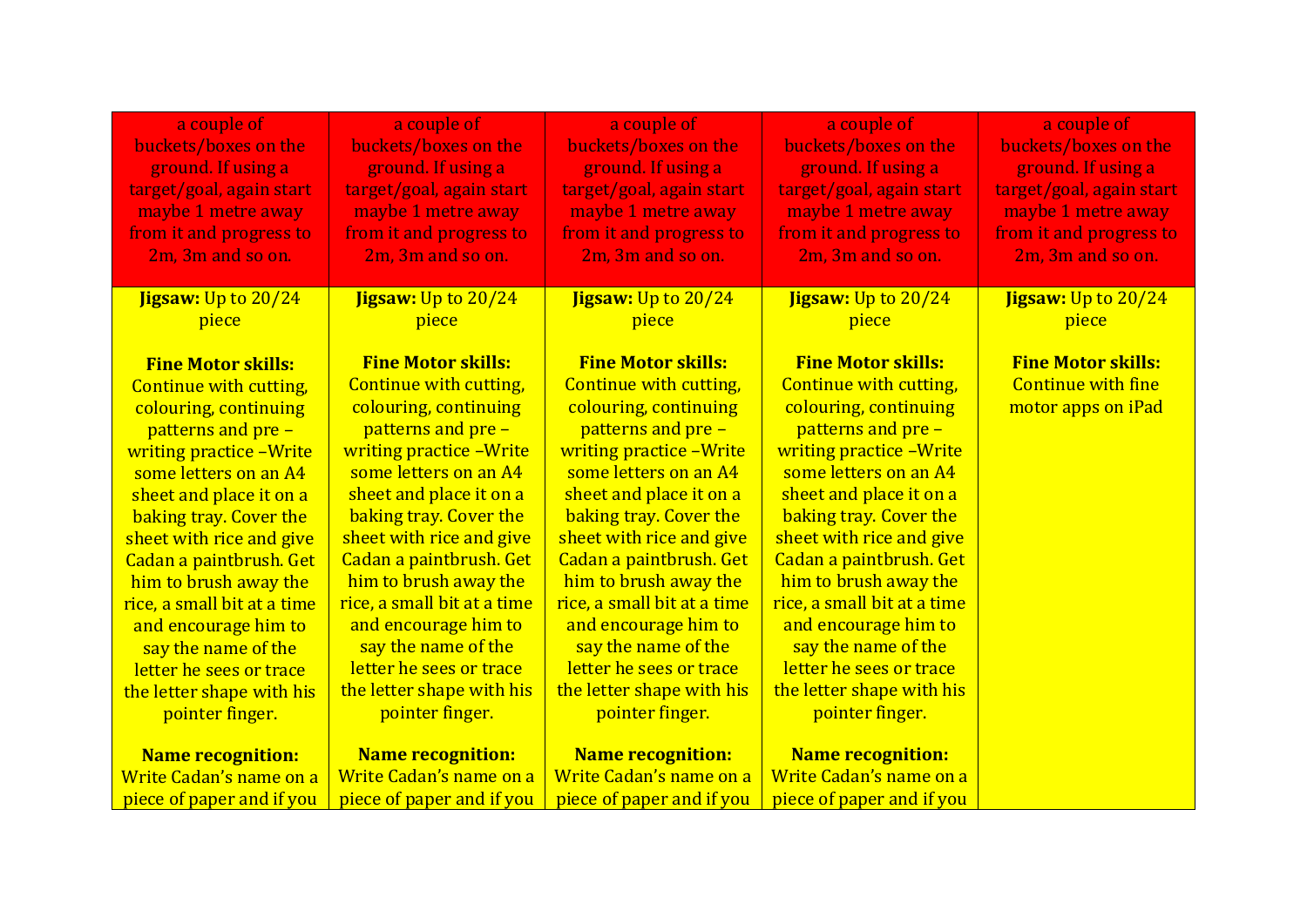| have magnetic letters,     | have magnetic letters,          | have magnetic letters,       | have magnetic letters,     |                                |
|----------------------------|---------------------------------|------------------------------|----------------------------|--------------------------------|
| encourage him to find      | encourage him to find           | encourage him to find        | encourage him to find      |                                |
| the letters of his name,   | the letters of his name,        | the letters of his name,     | the letters of his name,   |                                |
| putting them in the        | putting them in the             | putting them in the          | putting them in the        |                                |
| correct order. Use         | correct order. Use              | correct order. Use           | correct order. Use         |                                |
| lollipop sticks if you     | lollipop sticks if you          | lollipop sticks if you       | lollipop sticks if you     |                                |
| don't have magnetic        | don't have magnetic             | don't have magnetic          | don't have magnetic        |                                |
| letters (letter written on | letters (letter written on      | letters (letter written on   | letters (letter written on |                                |
| each lollipop stick)       | each lollipop stick)            | each lollipop stick)         | each lollipop stick)       |                                |
| <b>Story: 'Zoom rocket</b> | <b>Sensory Play: In a large</b> | <b>Story:</b> (Same story as | <b>Music: (Same Space</b>  | <b>Art: Place some shaving</b> |
| zoom' by Margaret Mayo     | tub/box or you could set        | Monday)                      | related songs as last      | foam and a few dots of         |
| (or any picture book you   | it out on a table - open        |                              | week)                      | different coloured food        |
| have with the theme of     | up a black bin bag for          |                              |                            | colouring in a large           |
| 'Space')                   | one half, some tinfoil for      |                              |                            | tub/tray. Encourage            |
|                            | the other half, sieve over      |                              |                            | Cadan to mix the food          |
|                            | some flour (moon dust),         |                              |                            | colouring with the             |
|                            | add some small people           |                              |                            | shaving foam by twirling       |
|                            | or any space related toys       |                              |                            | it around with a lollipop      |
|                            | you have (rockets, aliens       |                              |                            | stick or the end of a          |
|                            | etc.) or you could              |                              |                            | paintbrush, Once it has a      |
|                            | improvise and make              |                              |                            | nice marbled effect,           |
|                            | some small rockets by           |                              |                            | press an A4 sheet of           |
|                            | covering an empty bottle        |                              |                            | paper down on top of it        |
|                            | with some tinfoil and           |                              |                            | for a few seconds, lift        |
|                            | stick on some windows           |                              |                            | and allow to dry. Draw         |
|                            | etc. Roll up some tinfoil       |                              |                            | and cut out a few biggish      |
|                            | into balls (moon rocks)         |                              |                            | stars and help Cadan to        |
|                            |                                 |                              |                            | put a small bit of bread       |
|                            |                                 |                              |                            | soda on each one,              |
|                            |                                 |                              |                            | covering the whole star.       |
|                            |                                 |                              |                            | Then, using a dropper or       |